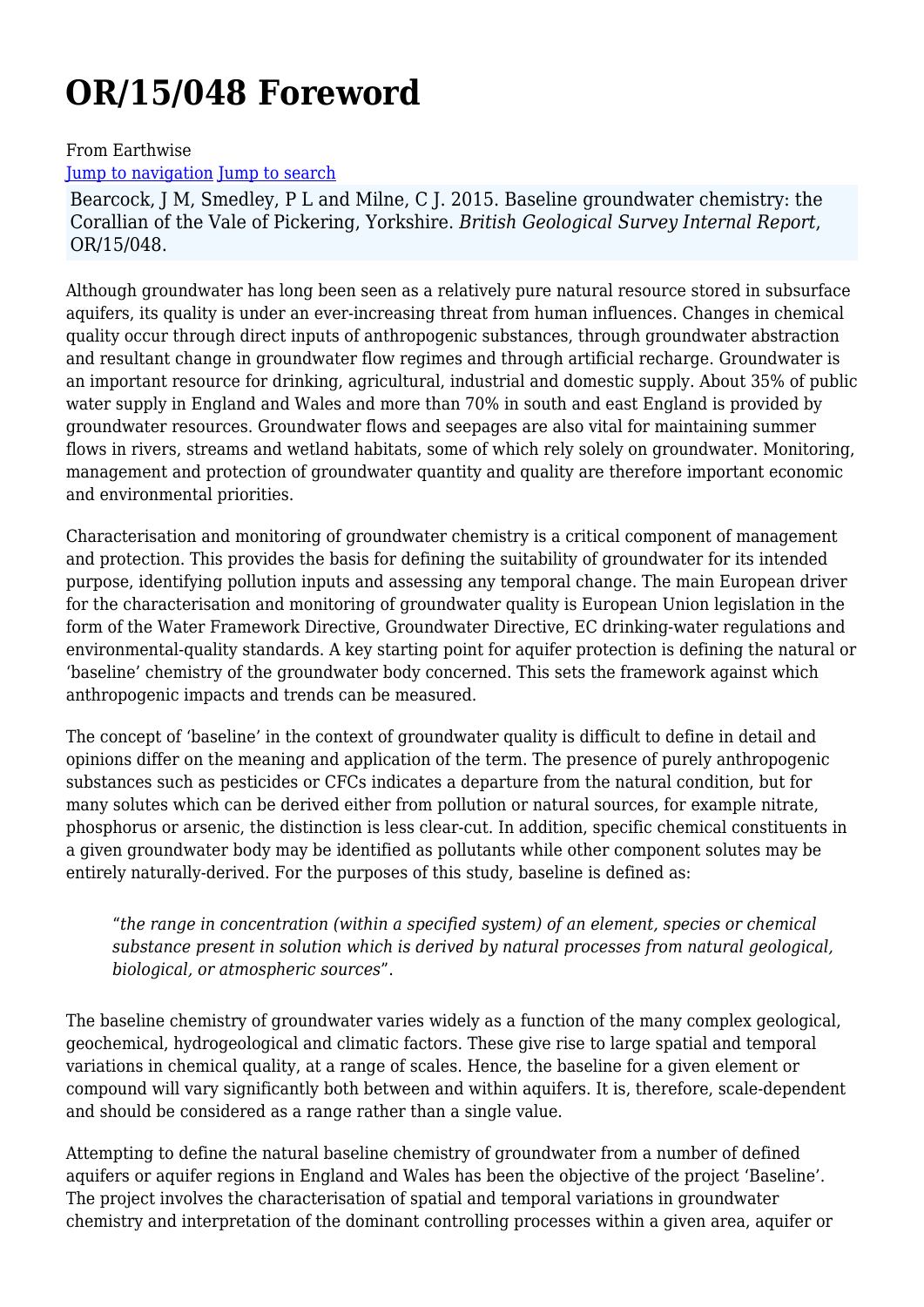aquifer block. For each study area, this has been achieved through collation of existing reliable groundwater, rainfall, land-use and host-aquifer mineralogical and geochemical data, as well as new strategic sampling of typically 25–30 groundwater sources for a comprehensive suite of inorganic constituents. Selected analysis of stable-isotopic compositions (e.g. O, H, C) and atmospheric tracers (CFCs, SF6) has also been undertaken where appropriate. Statistical methods, including statistical summaries (medians, arithmetic means, percentiles), together with box plots and cumulativeprobability diagrams, provide some of the most valuable analytical tools for the assessment of chemical data and have been used in the Baseline report series. The Baseline reports provide a summary of the inorganic chemical status of groundwaters in a given study area and key pressures on water quality which should provide useful background information of value to water regulators and managers, environmental scientists and water users.

The current series of Baseline reports has been produced by the British Geological Survey with funding from the Natural Environment Research Council. This follows on from a previous series which was produced in collaboration with, and with co-funding from, the Environment Agency.

#### **Previous published reports in the Baseline Series (British Geological Survey — Environment Agency):**

- The Triassic Sandstone of the Vale of York
- The Permo-Triassic Sandstones of West Cheshire and the Wirral
- The Permo-Triassic Sandstones of South Staffordshire and North Worcestershire
- The Chalk of Dorset
- The Chalk of the North Downs
- The Chalk of the Colne and Lee River Catchments
- The Great and Inferior Oolite of the Cotswolds District
- The Permo-Triassic Sandstones of Manchester and East Cheshire
- The Lower Greensand of southern England
- The Chalk of Yorkshire and North Humberside
- The Bridport Sands of Dorset and Somerset
- The Devonian aquifer of South Wales and Herefordshire
- The Great Ouse Chalk aquifer
- The Corallian of Oxfordshire and Wiltshire
- The Palaeogene of the Wessex Basin
- The Granites of South-West England
- The Ordovician and Silurian meta-sedimentary aquifers of central and south-west Wales
- The Millstone Grit of Northern England
- The Permo-Triassic Sandstones of Liverpool and Rufford
- The Permo-Triassic Sandstone aquifer of Shropshire
- The Chalk and Crag of North Norfolk and the Waveney Catchment
- The Carboniferous Limestone of Northern England
- The Lincolnshire Limestone

Synthesis: The natural (baseline) quality of groundwater in England and Wales

#### **Reports in the current series:**

The Carboniferous Limestone aquifer of the Derbyshire Dome The Chalk aquifer of Hampshire The Magnesian Limestone of County Durham and north Yorkshire The Palaeogene of the Thames Basin

The Sherwood Sandstone of Devon and Somerset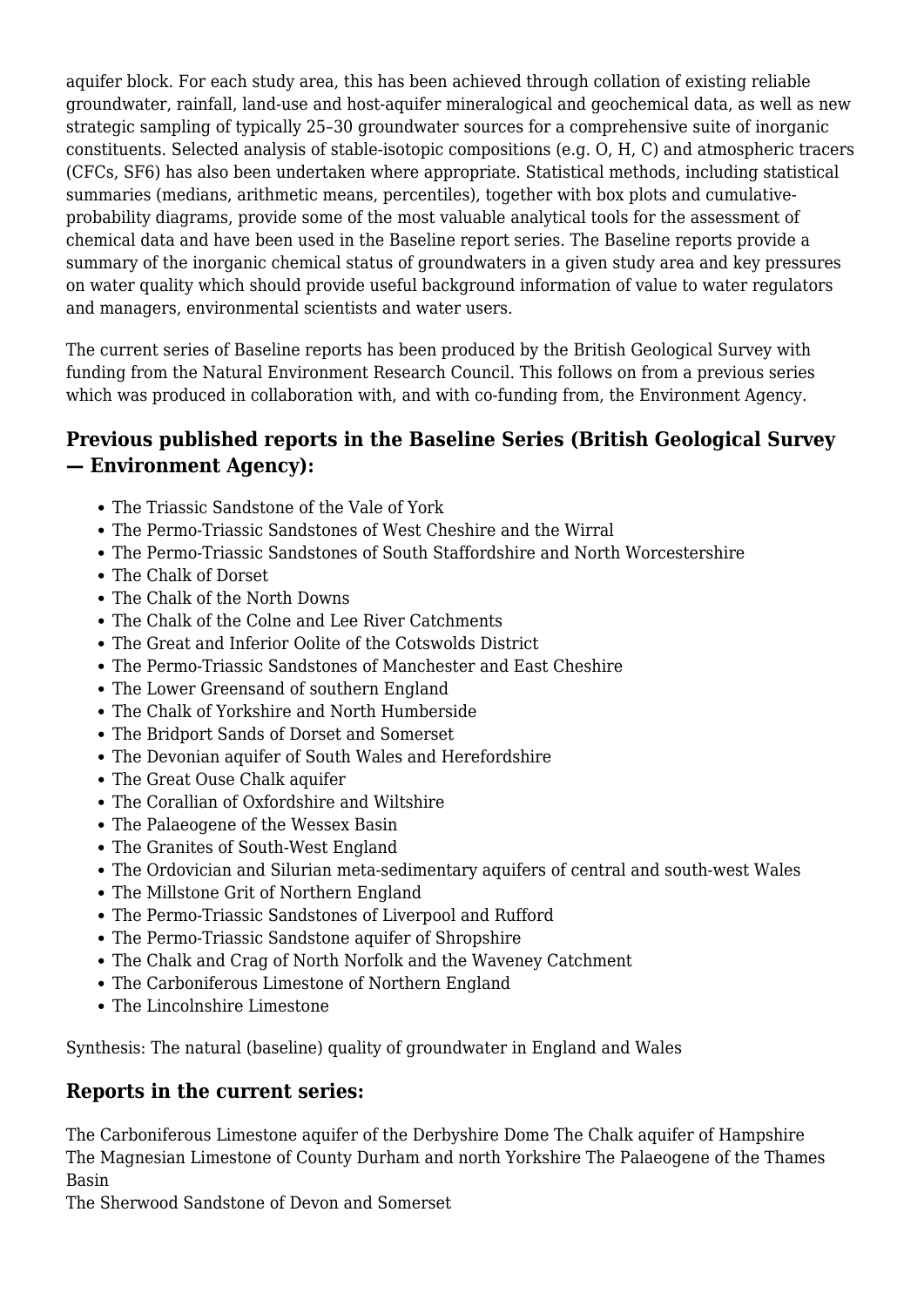Retrieved from ['http://earthwise.bgs.ac.uk/index.php?title=OR/15/048\\_Foreword&oldid=21283](http://earthwise.bgs.ac.uk/index.php?title=OR/15/048_Foreword&oldid=21283)' [Category](http://earthwise.bgs.ac.uk/index.php/Special:Categories):

[OR/15/048 Baseline groundwater chemistry: the Corallian of the Vale of Pickering, Yorkshire](http://earthwise.bgs.ac.uk/index.php/Category:OR/15/048_Baseline_groundwater_chemistry:_the_Corallian_of_the_Vale_of_Pickering,_Yorkshire)

# **Navigation menu**

#### **Personal tools**

- Not logged in
- [Talk](http://earthwise.bgs.ac.uk/index.php/Special:MyTalk)
- [Contributions](http://earthwise.bgs.ac.uk/index.php/Special:MyContributions)
- [Log in](http://earthwise.bgs.ac.uk/index.php?title=Special:UserLogin&returnto=OR%2F15%2F048+Foreword&returntoquery=action%3Dmpdf)
- [Request account](http://earthwise.bgs.ac.uk/index.php/Special:RequestAccount)

#### **Namespaces**

- [Page](http://earthwise.bgs.ac.uk/index.php/OR/15/048_Foreword)
- [Discussion](http://earthwise.bgs.ac.uk/index.php?title=Talk:OR/15/048_Foreword&action=edit&redlink=1)

 $\Box$ 

#### **Variants**

#### **Views**

- [Read](http://earthwise.bgs.ac.uk/index.php/OR/15/048_Foreword)
- [View source](http://earthwise.bgs.ac.uk/index.php?title=OR/15/048_Foreword&action=edit)
- [View history](http://earthwise.bgs.ac.uk/index.php?title=OR/15/048_Foreword&action=history)
- [PDF Export](http://earthwise.bgs.ac.uk/index.php?title=OR/15/048_Foreword&action=mpdf)

 $\Box$ 

#### **More**

#### **Search**

Search Go

## **Navigation**

- [Main page](http://earthwise.bgs.ac.uk/index.php/Main_Page)
- [Recent changes](http://earthwise.bgs.ac.uk/index.php/Special:RecentChanges)
- [Random page](http://earthwise.bgs.ac.uk/index.php/Special:Random)
- [Help about MediaWiki](https://www.mediawiki.org/wiki/Special:MyLanguage/Help:Contents)